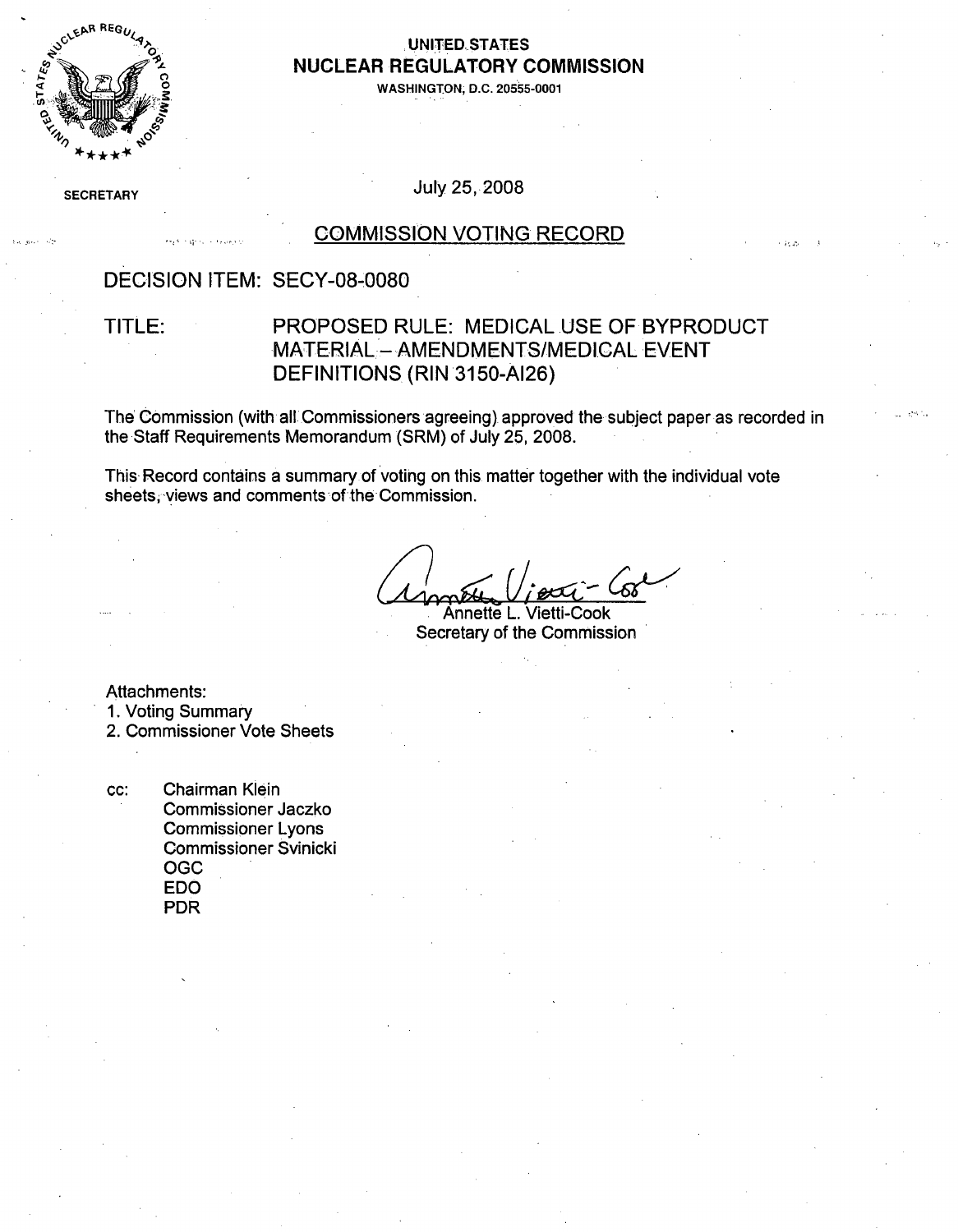## VOTING SUMMARY - SECY-08-0025

### RECORDED VOTES

|                        | NOT<br>APRVD DISAPRVD ABSTAIN PARTICIP COMMENTS |   | <b>DATE</b> |
|------------------------|-------------------------------------------------|---|-------------|
| CHRM. KLEIN            | X                                               | X | 7/7/08      |
| COMR. JACZKO<br>marca. | X<br>$\sim$ 11                                  |   | 7/3/08      |
| <b>COMR. LYONS</b>     | $\boldsymbol{\mathsf{X}}$                       | X | 6/17/08     |
| <b>COMR. SVINICKI</b>  |                                                 | X | 6/20/08     |

## **COMMENT RESOLUTION**

In their vote sheets, all Commissioners approved the staffs recommendation and Chairman Klein and Commissioners Lyons and Svinicki provided some additional comments. Subsequently, the comments of the Commission were incorporated into the guidance to staff as reflected in the SRM issued on July 25, 2008.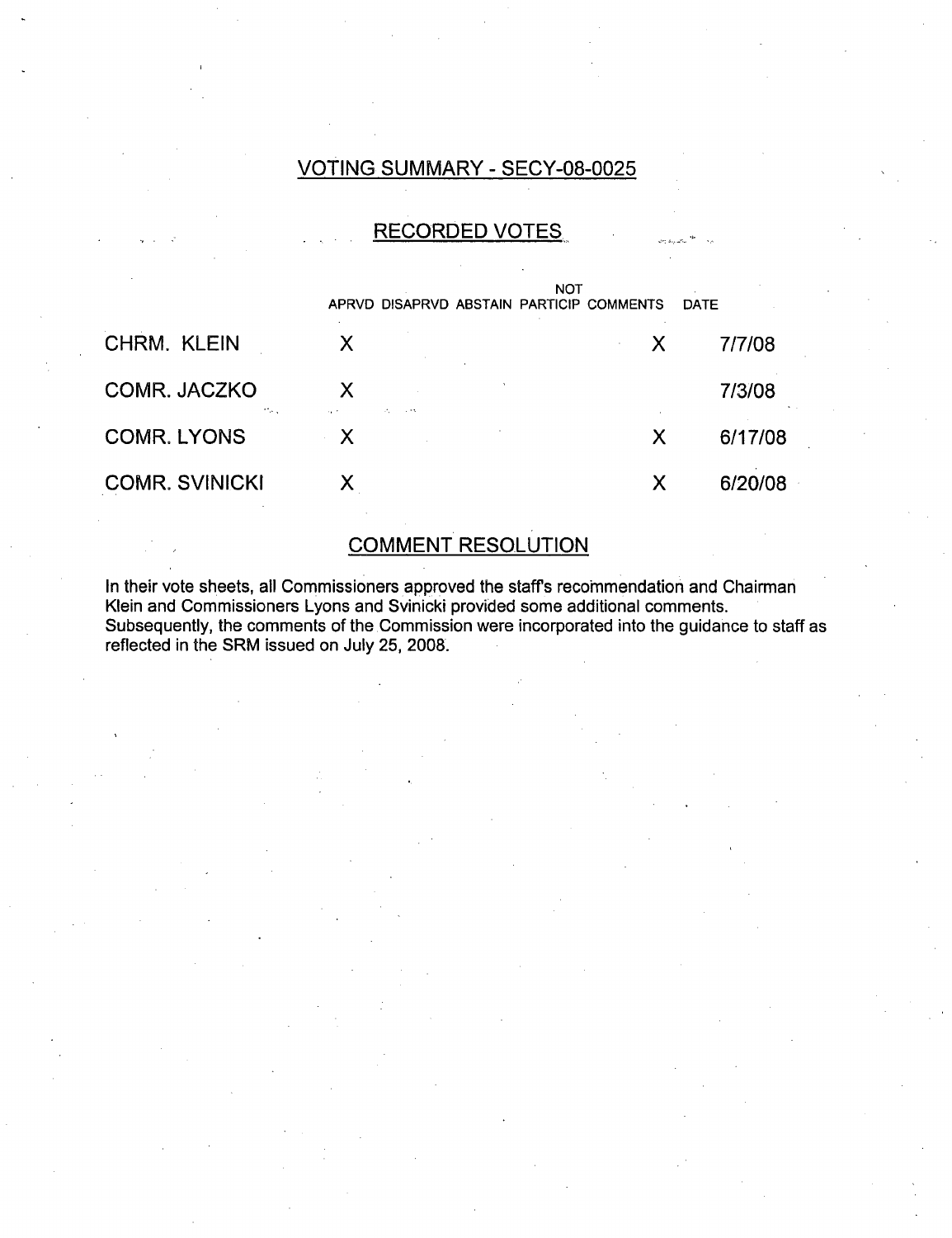# NOTATION VOTE

## RESPONSESHEET

| TO:                      | <b>Annette Vietti-Cook, Secretary</b>                                                                                                  |
|--------------------------|----------------------------------------------------------------------------------------------------------------------------------------|
| <b>FROM:</b>             | <b>CHAIRMAN KLEIN</b>                                                                                                                  |
| <b>SUBJECT:</b>          | SECY-08-0080 - PROPOSED RULE: MEDICAL<br>USE OF BYPRODUCT MATERIAL -<br><b>AMENDMENTS/MEDICAL EVENT DEFINITIONS</b><br>(RIN 3150-AI26) |
| <b>Approved XX</b>       | Disapproved _____ Abstain                                                                                                              |
| <b>Not Participating</b> |                                                                                                                                        |
|                          |                                                                                                                                        |

COMMENTS: Below \_\_\_ Attached <sup>XX</sup>\_ None

**SIGNATURE** 

7/ /200 DATE

Entered on "STARS" Yes <u>/</u>No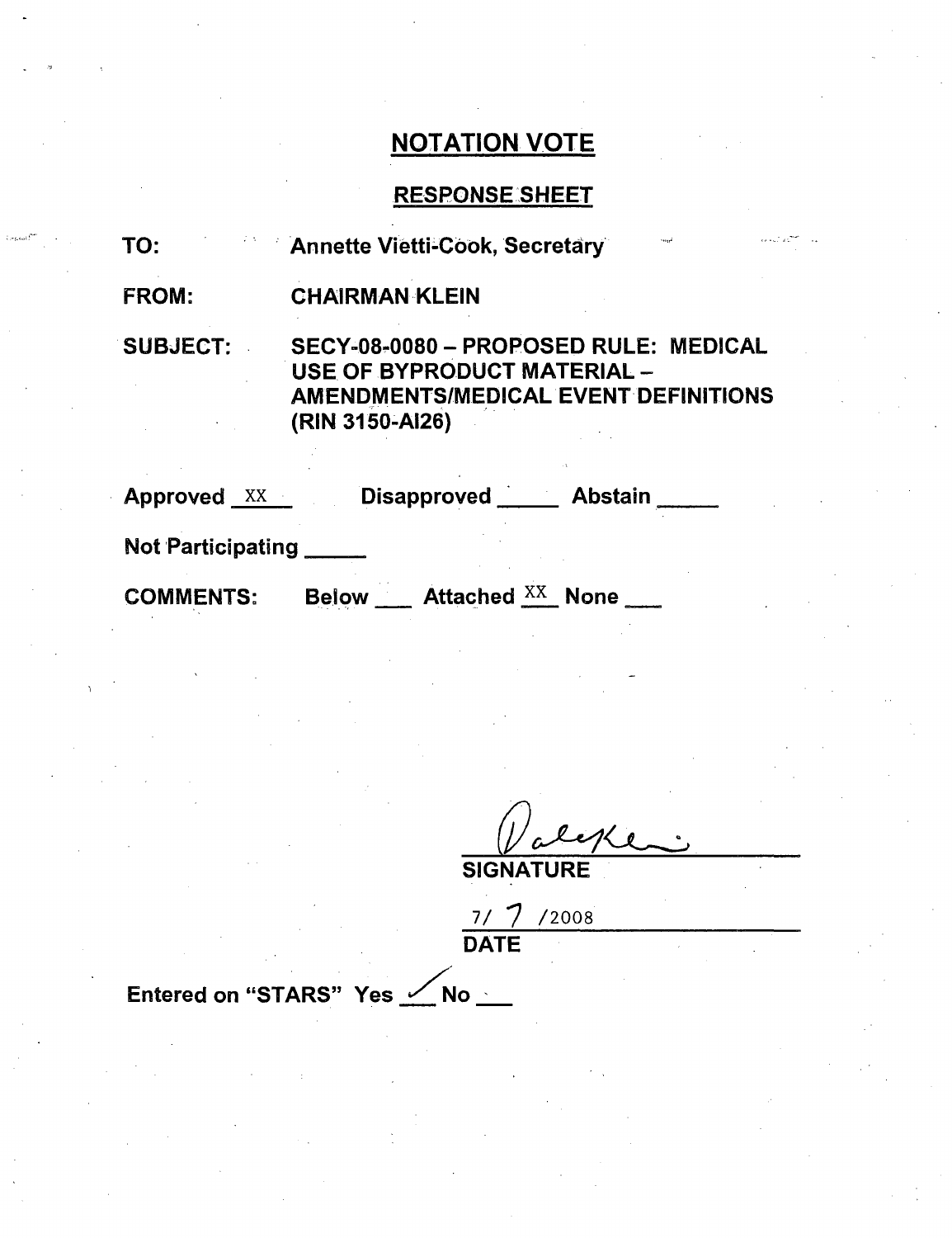#### Chairman Klein's Comments on SECY-08-0080, Proposed Rule: Medical Use of Byproduct Material - Amendments/Medical Event Definitions

I approve the publication of this proposed rule in the *Federal Register.* In concert with the Advisory Committee on the Medical Uses of Isotopes (ACMUI) and with the Agreement States, the staff has developed a well-founded proposed rule that will enhance the safe use of  $\cdot$ byproduct material in permanent-implant brachytherapy. Furthermore, I agree with the  $\cdot$ Compatibility Categories for the Agreement State programs proposed for the sections of 10 CFR Part 35 that will be modified by this rulemaking. The staff should continue its engagement with the ACMUI, Agreement States, and other interested stakeholders as it proceeds with finalizing this rule.

Dale E. Klein 7/7/2008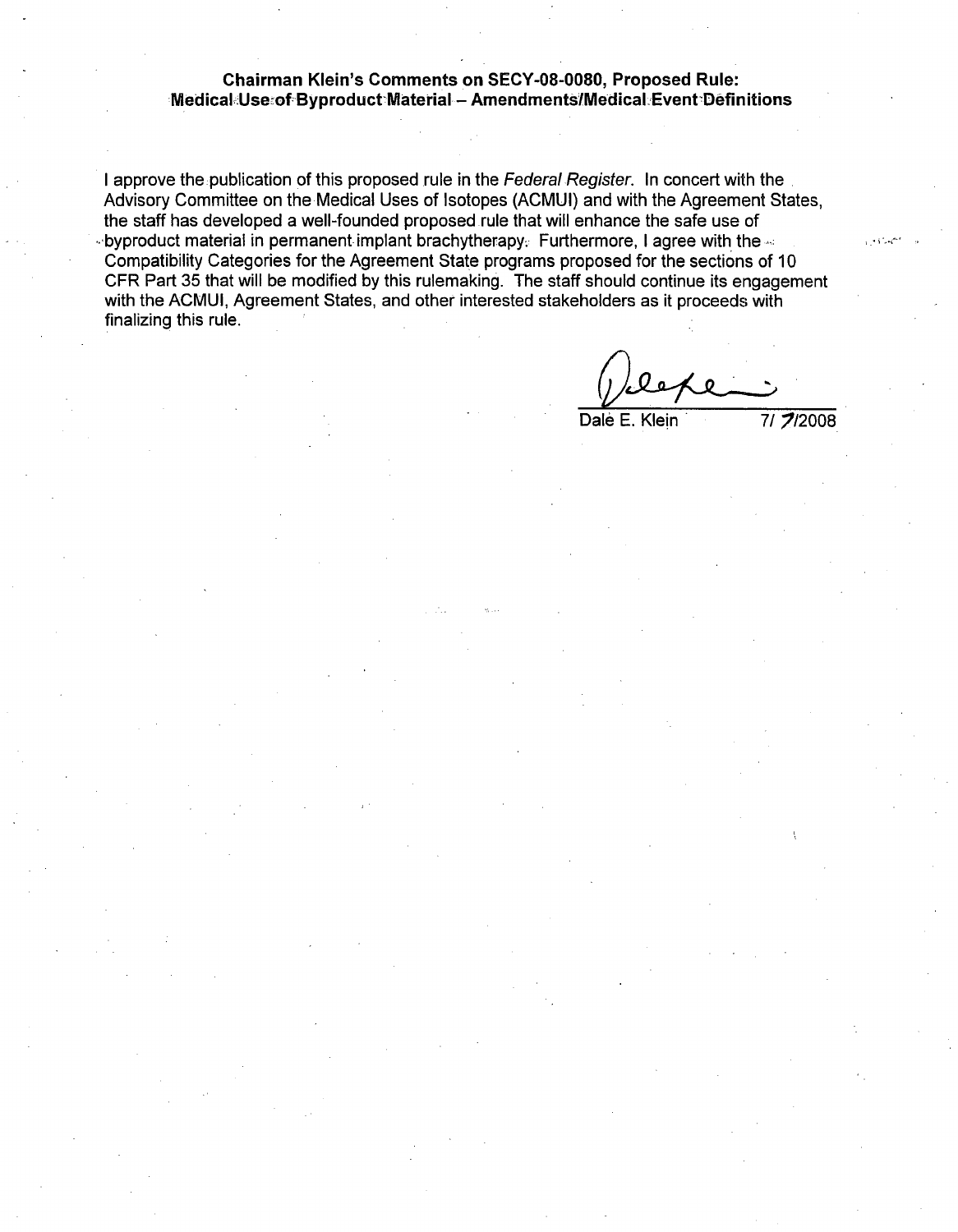# NOTATION VOTE.

# RESPONSE SHEET

| TO:                                                                             | Annette Vietti-Cook, Secretary                                                                                                  |  |
|---------------------------------------------------------------------------------|---------------------------------------------------------------------------------------------------------------------------------|--|
| <b>FROM:</b>                                                                    | <b>COMMISSIONER JACZKO</b>                                                                                                      |  |
| <b>SUBJECT:</b>                                                                 | SECY-08-0080 - PROPOSED RULE: MEDICAL<br>USE OF BYPRODUCT MATERIAL -<br>AMENDMENTS/MEDICAL EVENT DEFINITIONS<br>(RIN 3150-AI26) |  |
| Approved $\overline{\bigtimes}$<br><b>Not Participating</b><br><b>COMMENTS:</b> | Disapproved _____ Abstain<br>Below ___ Attached ___ None _                                                                      |  |
|                                                                                 |                                                                                                                                 |  |

**SIGNATURE**  $7308$ 

**DATE** 

Entered on "STARS" Yes \_\_ No \_\_

**11**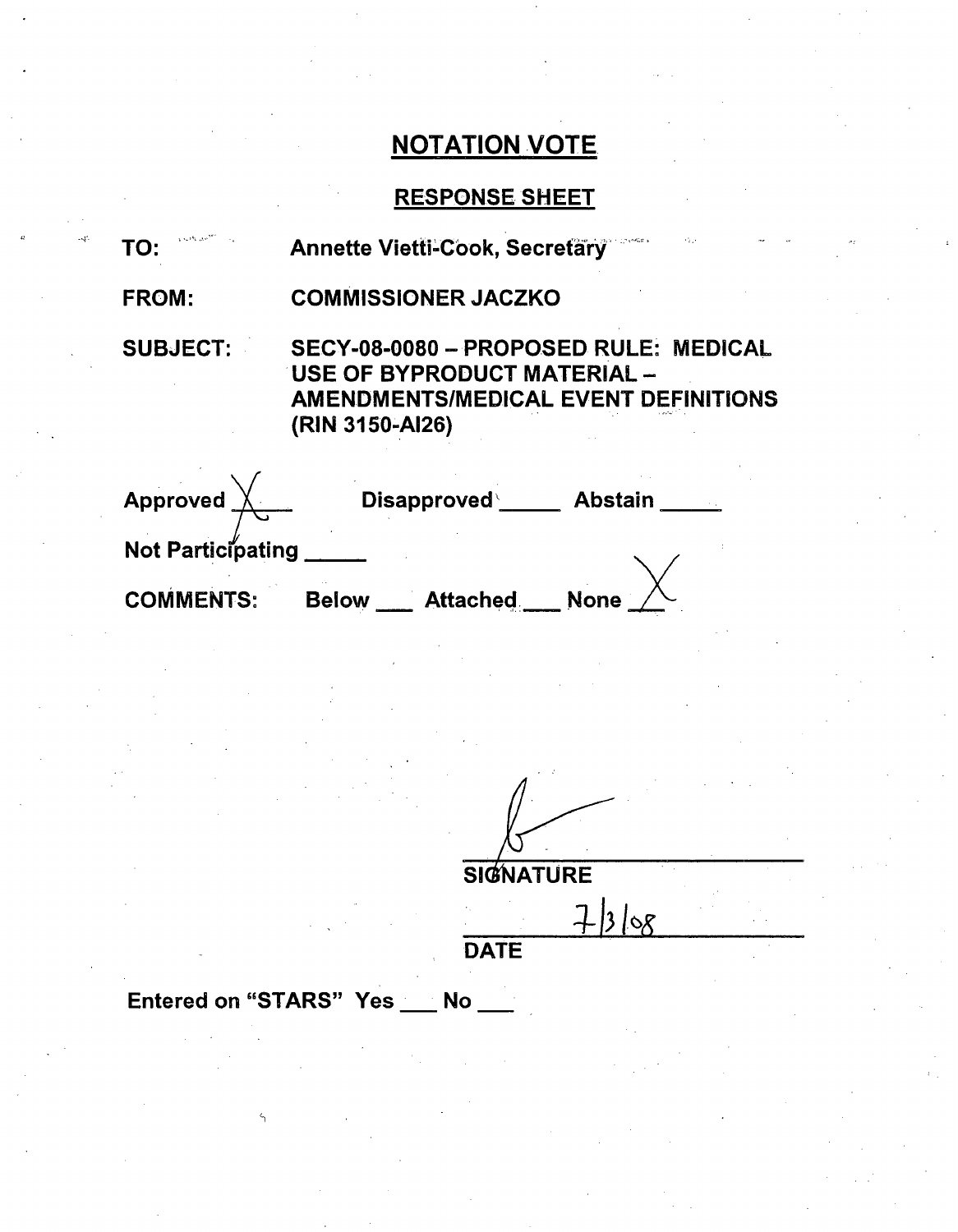# NOTATION VOTE

# RESPONSE SHEET

| TO:                      | the company of a man<br>Annette Vietti-Cook, Secretary                                                                                        |
|--------------------------|-----------------------------------------------------------------------------------------------------------------------------------------------|
| <b>FROM:</b>             | <b>COMMISSIONER LYONS</b>                                                                                                                     |
| <b>SUBJECT:</b>          | <b>SECY-08-0080 - PROPOSED RULE: MEDICAL</b><br>USE OF BYPRODUCT MATERIAL -<br><b>AMENDMENTS/MEDICAL EVENT DEFINITIONS</b><br>(RIN 3150-AI26) |
| Approved X               | <b>Abstain</b><br><b>Disapproved</b>                                                                                                          |
| <b>Not Participating</b> |                                                                                                                                               |

COMMENTS: Below \_\_\_ Attached \_X\_\_ None

SIGNATURE

*117AS9r* **DATE"**

Entered on "STARS" Yes  $X$  No  $\blacksquare$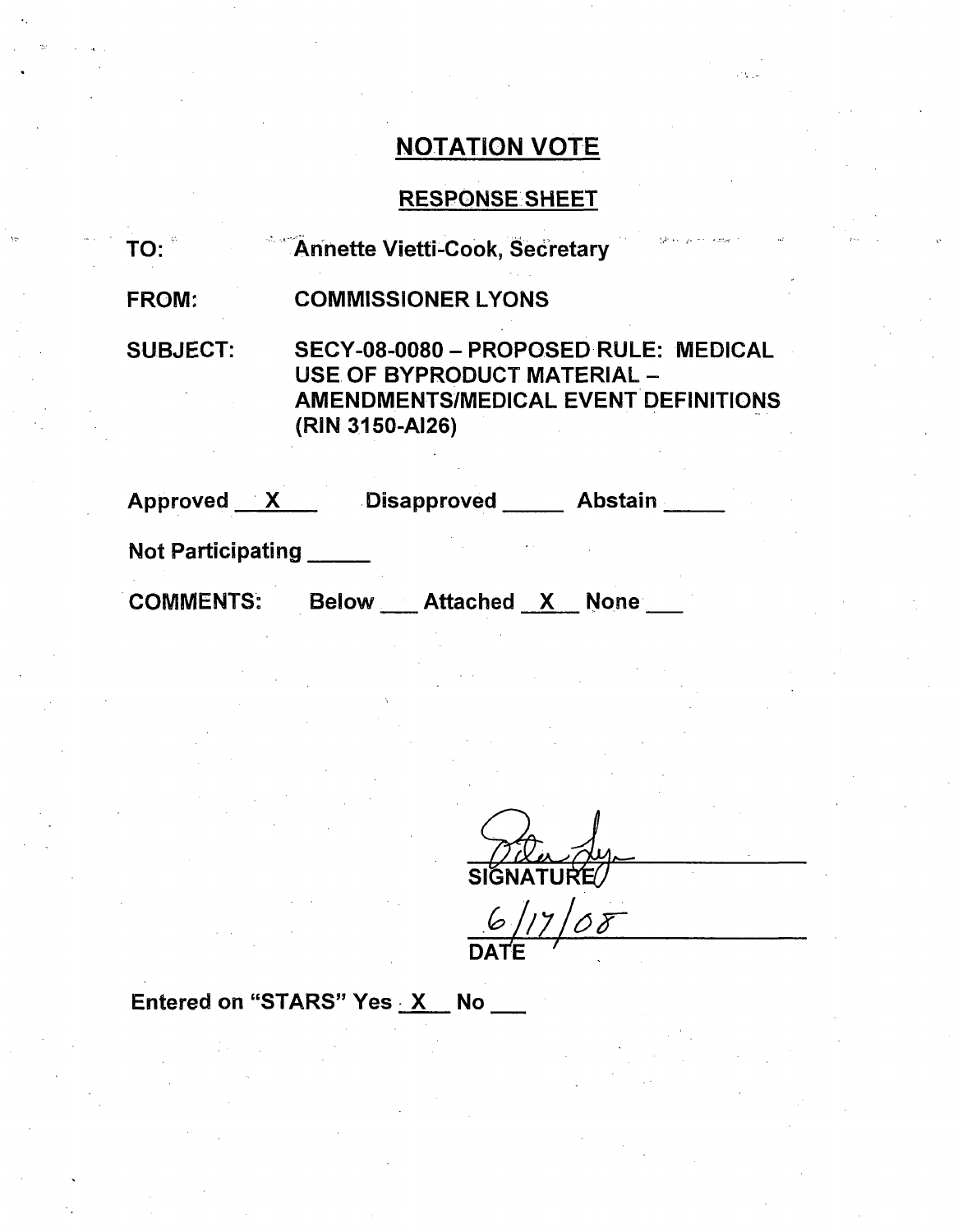#### Commissioner Lyons' Comments on SECY-08-0080

I appreciate the joint efforts of the ACMUI and the NRC staff in developing this proposed rule and staff's initiative to seek both public comment and Agreement State comment on the preliminary draft rule language prior to providing the proposed rule to the Commission for deliberation. I approve the staffs recommendation to publish a proposed rule in the *Federal Register* to amend 10 CFR Part 35 related to reporting and notification of medical events and toclarify requirements for permanent implant brachytherapy.

Additionally, I support staff working with the Agreement States to insure that licensing guidance is revised to reflect the new requirements and distributed to licensees, NRC and Agreement State personnel, prior to the effective date of the final rule.

Peter B. Lyons / Cate